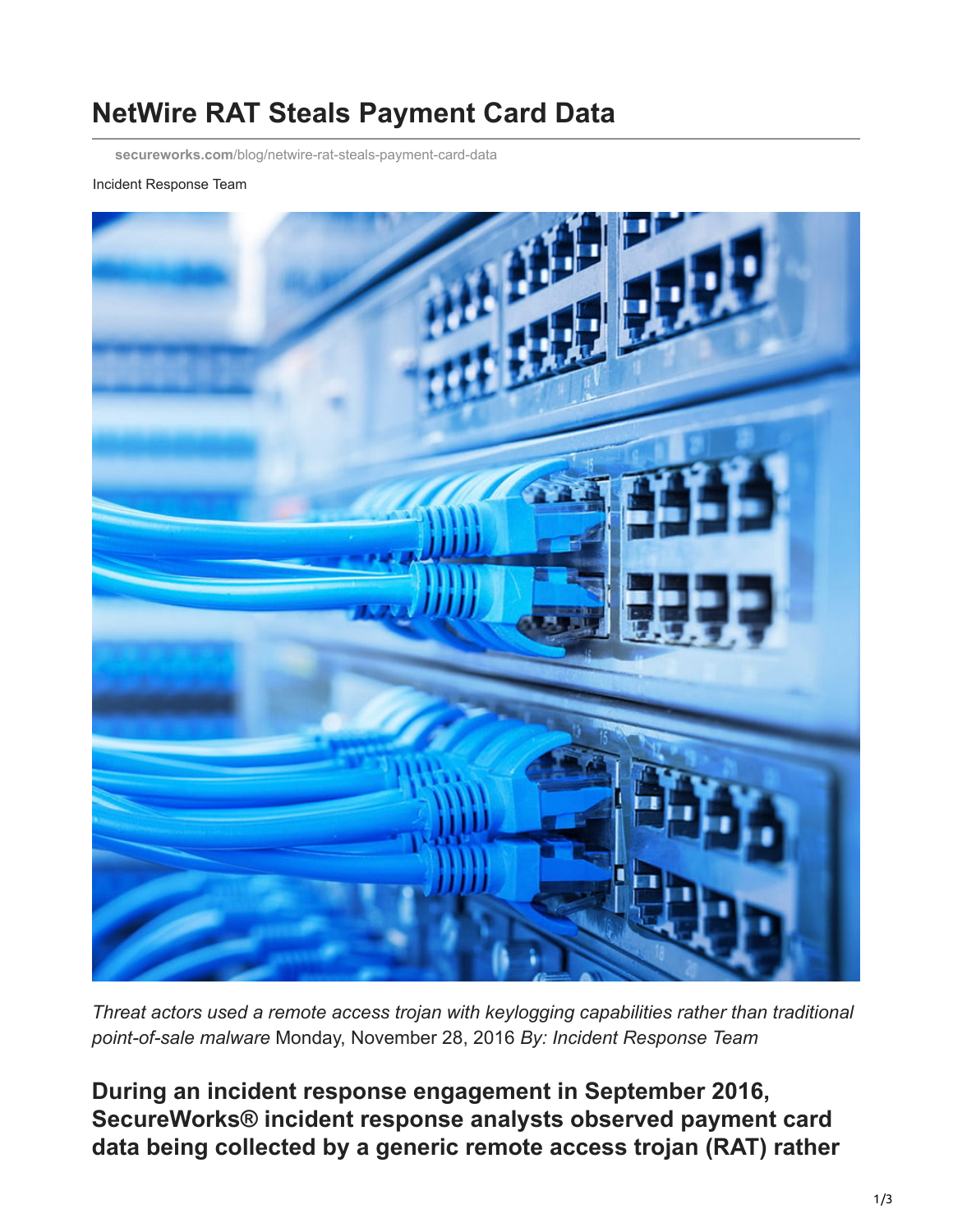# **than typical memory-scraping malware.**

In many payment card data breaches, a point-of-sale (POS) system is infected with malware that searches for specific processes in memory known to store card data in plain text. The malware copies card data from the running processes, a technique known as memory scraping, to encoded files on disk. These files are then transmitted to a threat actor, often over commonly open ports 80 and 443 (HTTP and HTTPS). The threat actor sells the card data or uses it for fraudulent purchases.

In the September 2016 incident, SecureWorks analysts observed card data being collected by the NetWire RAT instead of traditional POS malware. NetWire has a built-in keylogger that can capture inputs from peripheral devices such as USB card readers. The attack methodology is very similar to traditional POS malware. A threat actor sends a phishing email with a malicious attachment to an employee working on a POS computer. If the employee opens the attachment, malware to harvest card data is downloaded or installed. Without proper security protections in place, these infections can remain undetected for months or years.

Keyloggers expose more than just card data; credentials for online accounts and applications such as email, property management systems (PMS), and Internet browsers are at risk. Other sensitive information typed by the user, including Social Security numbers, phone numbers, addresses, and birthdates, can also be compromised. Using a RAT with keylogging capabilities, a threat actor could gather necessary information to commit identify theft and further compromise an organization's network. The generic NetWire RAT variant used in this incident did not contain specific capabilities to target POS systems.

### **NetWire Details**

The NetWire RAT variant observed by SecureWorks analysts has the file description "TeamViewer 10" (see Table 1); however, this binary is not associated with the legitimate TeamViewer application.

| Filename                      | MD5 Hash                  | Compile<br>Date | File.<br><b>Description</b> | <b>File Version</b> |
|-------------------------------|---------------------------|-----------------|-----------------------------|---------------------|
| <b>Windows</b><br>Folder, exe | 378e72e9e4c7ba4ca May 30, | 2016            | <b>TeamViewer</b><br>10     | 10.0.38475.0        |
|                               | 7498a262c501a54           |                 |                             |                     |

#### *Table 1. NetWire RAT binary details.*

Upon execution, the "Windows Folder.exe" file copies itself to C:\Users\ *<username>*\AppData\Roaming and creates a Windows shortcut (LNK) file in the victim's Startup directory as a persistence mechanism. The Microsoft [Autoruns for Windows](https://docs.microsoft.com/en-us/sysinternals/downloads/autoruns) tool